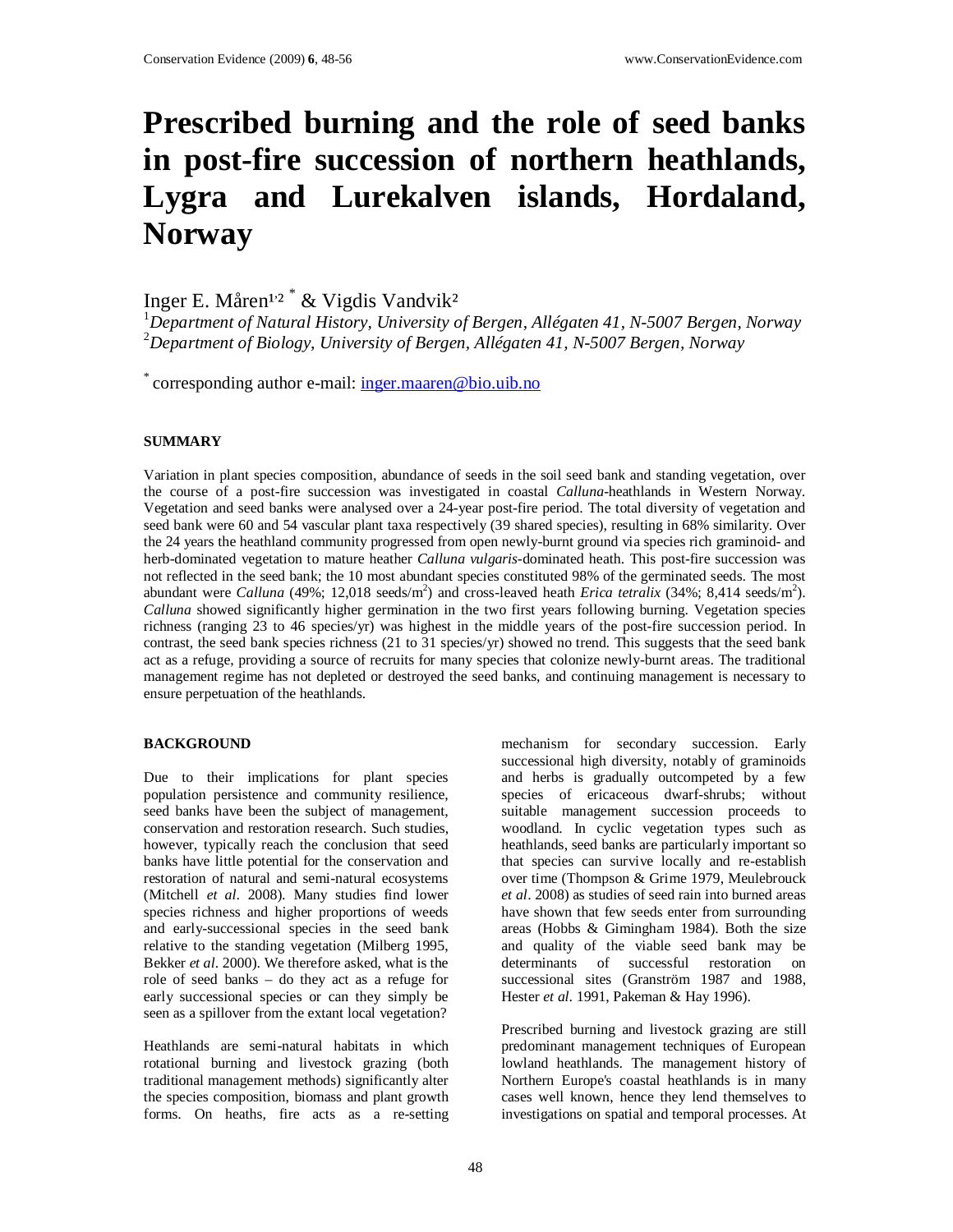our study area at Lygra (www.lyngheisenteret.no) management history (Kaland 1986), vegetation development (Aarrestad & Vandvik 2000), microclimate, soil conditions and similarities in availability of propagules are quite constant through out the landscape, justifying the use of a chronosequence (space for time) approach. The regeneration of the key species in this system, heather *Calluna vulgaris,* (hereafter *Calluna*) in post-disturbance successions is of considerable interest to the conservation of these endangered habitats (Gimingham 1992, EU Habitats Directive92/43/EEC). This is of particular relevance in northern regions (i.e. areas north of 62˚N) as Nilsen *et al*. (2005) found that after fire *Calluna* regenerates from seed only, and not from vegetative resprouting as is the case in more southerly-lying heaths.

#### **ACTION**

**Study sites:** The islands of Lygra and Lurekalven  $(60°42'$  N,  $5°5'$  E) are situated in the Lure fjord 20 km inland from the Norwegian west coast and 40 km north-west of the city of Bergen (Fig. 1). The climate is oceanic with mean temperatures of  $12^{\circ}$ C in June and  $2^{\circ}$ C in January, a long growing season of about 220 days, and mean annual precipitation of 1,600 mm evenly distributed throughout the year (www.met.no). *Calluna* heath dominates with mires and willow *Salix* shrubs in wetter areas, and mixed grass-heaths on nutrient-rich beaches and former cultivated areas. Additional main constituent ericaceous heath species (cross-leaved heath *Erica tetralix* (hereafter *Erica*), bilberry *Vaccinium myrtillus*, cowberry *V.vitis-idaea*, bog bilberry *V.uliginosum,* cranberry *V.oxycoccus* and crowberry *Empetrum nigrum*) occur throughout. Moisture is a major source of local environmental variability, with dry heath on shallow soils, ridges or south-facing slopes, and wet heath on deeper soils, north-facing slopes or, in poorly drained depressions. In western Scandinavia traditional coastal farming (a combination of mowing, rotational burning, turf-cutting and keeping several kinds of livestock) has resulted in a high diversity of semi-natural heath habitats at various successional stages over relatively small areas (Moen *et al*. 2006). This contrasts the situation on the continent and in the British Isles where stands tend to be larger and more even-aged (Gimingham 1972, Hobbs & Gimingham 1987). The outfields of Lygra and Lurekalven have been under continuous management for centuries up to the present day, and have the characteristic mosaic of different successional stages (Vandvik *et al*. 2005). Old Norse breed sheep *Ovis brachyura borealis* graze year around at a density of about 1 sheep/ha/year (S. Øpstad, *unpublished data*).



**Figure 1.** The neighbouring islands of Lygra and Lurekalven (separated by a narrow 20 m-wide strait) situated in the Lurefjorden fjord system of Western Norway (part of Europe's Atlantic coastal heathlands).

**Vegetation and seed bank sampling:** At Lygra and Lurerkalven, yearly management fires have been carried out in small areas of mature to degenerate heath (*sensu* Watt 1955, Gimingham 1972) in late winter/early spring since 1992 (except in 1999 when wet weather did not permit burning). This gave a unique opportunity to study changes in seed bank and vegetation along a longterm fire chronosequence. As an earlier reference point, we also sampled mature to degenerate heath where the age of *Calluna* was estimated by dendrochronology (Bär *et al*. 2006); ring counts on a sample of 10 stems from 10 different individuals (at least 10 m apart), yielded an estimated age of  $24 (\pm 1)$  years. The resulting fire chronosequence contains 13 burn years; 1980 (mature/degenerate phase), 1992-2004 (building – pioneer phases [except 1999]). For each burn year, we established two sites (each approximately 100  $m^2$  in area), one in wet northfacing heath and one in intermediately moist (hereafter 'dry') south-facing heath (*sensu*  Fremstad *et al*. 1991). All sites were located below 100 m a.s.l. and less than 200 m from the sea. Within each site, five  $1 \text{ m}^2$  quadrats were established for standing vegetation (percent cover of each vascular plant species) and soil seed bank sampling. To sample the seed bank, in each quadrat five soil cores (5 cm diameter; 6 cm depth) were taken (one from each corner and one from the centre) and combined into one bulk sample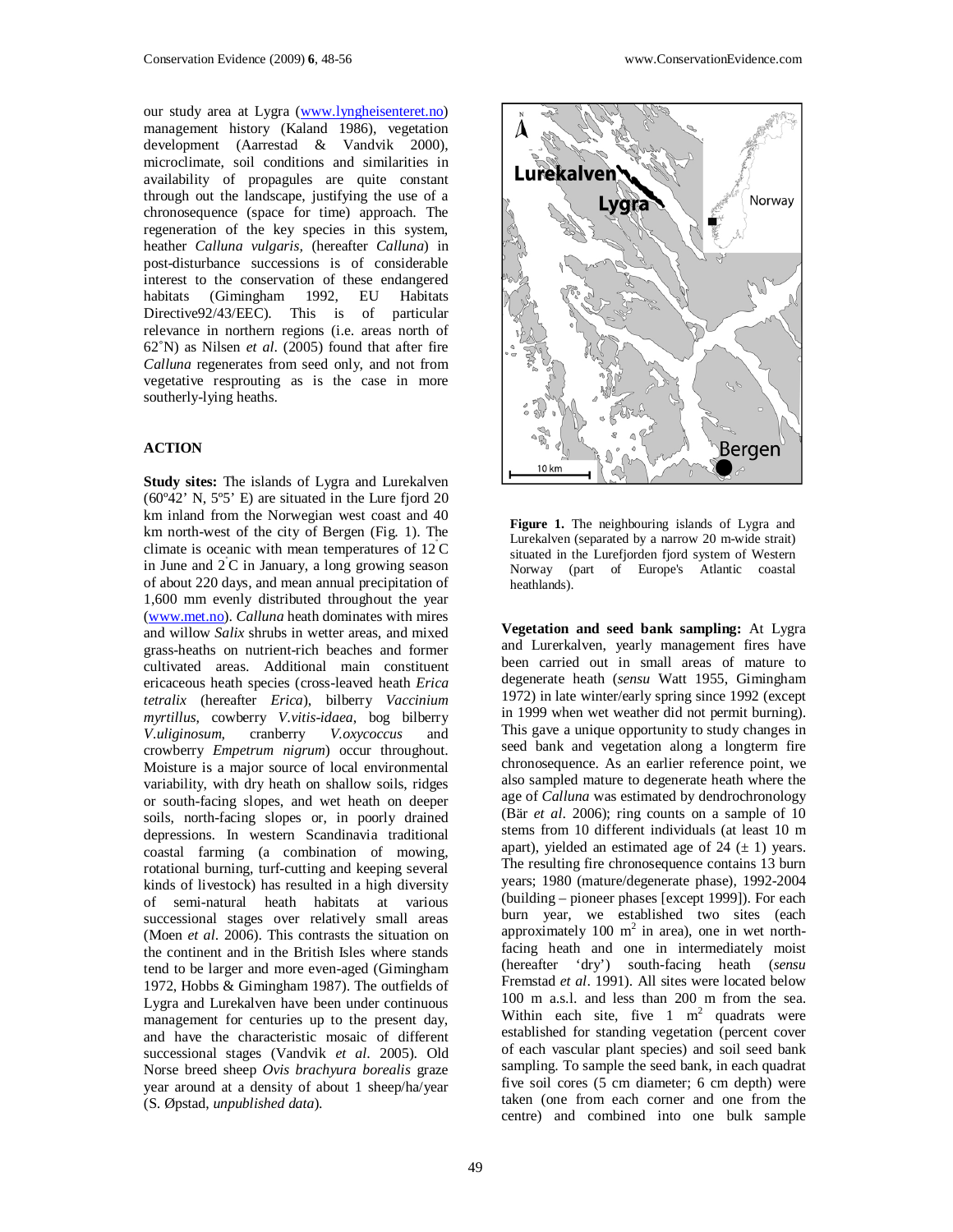representing a surface area of  $98.2 \text{ cm}^2 589 \text{ cm}^3$  in volume. Additional seeds may occur below 6 cm however, previous studies (Pywell *et al*. 1997, Miller & Cummins 2003) show that seed numbers are likely to be much lower at such depths.

**Greenhouse germination trial:** Within 48 hours of collection, soil samples were washed with water over a 0.4 cm meshed sieve to remove roots, twigs and stones, contributing to bulk reduction, in accordance with improvements to the seedling emergence technique recommended by Herdt *et al*. (1996). Each sample was thoroughly mixed and spread out in a thin layer of about 0.1 cm (so that most seeds were exposed to light and suitable temperatures for germination) on a tray (30 cm x 60 cm) filled with 5 cm of sterile growth substrate (equal amounts of sterile peat, perlite and soil). Trays were randomly placed in an unheated greenhouse and watered regularly from above with tap water. Additional light sources were SON-XL high pressure sodium lamps (400 watts) with a light regime of 8 h darkness and 16 h light (Fig. 2). Six control trays of sterile peat, perlite and soil were randomly placed to monitor any airborne contaminants. Emerging seedlings were identified, counted and removed. Unidentifiable seedlings, difficult taxa (i.e. Juncaceae, Cyperaceae and Poaceae)*,* were transplanted to separate pots and grown to maturity under greenhouse conditions for subsequent identification. Recordings were carried out in three intervals, interrupted by two periods of cold stratification at 4ºC for four months to ensure full germination. The experiment was terminated after 20 months when no more seedlings emerged. According to Thompson *et al*. (1997) these methods are capable of revealing all or nearly all species and individuals in the soil seed bank.



**Figure 2.** Seed bank trial set up at the greenhouses at the Norwegian Arboretum, Milde.

### **CONSEQUENCES**

**Standing vegetation:** We recorded 60 angiosperm taxa in the standing vegetation (as opposed to the seed bank) of the Lygra and Lurekalven heathlands (Fig 3); 21 species occurred only in the vegetation. The newly burnt, pioneer phase (0-5 years) was characterized by bare soil, patches of accumulated litter and low abundances of all species except a few geophytes such as chickweed wintergreen *Trientalis europaea*, wood anemone *Anemone nemorosa*, tormentil *Potentilla erecta*, bird's-foot trefoil *Lotus corniculatus* and harebell *Campanula rotundifolia,* all of which have the capacity to regenerate vegetatively after fire. The building phase (6-15 years) was dominated by species-rich graminoid and herb-dominated vegetation, and soils had a high pH. The mature phase (16-25 years) was characterised by an increasing dwarf shrub layer, increasing height and cover of *Calluna*, increasing lichen cover and increasing soil organic content, and decreasing herb abundance and soil pH. Overall, herbs contributed the highest number of taxa, closely followed by graminoids; dwarf shrubs, bushes and trees were fewer in numbers.

Soil seed bank: In the germination trials a total of 31,414 seedlings, comprising 54 taxa, were recorded (Fig. 3) of which 15 species occurred only in the seed bank (as opposed to being recorded growing on the heaths). The post-fire succession was not reflected in the composition of the seed bank. The numbers of emerging seedlings were very variable and densities ranged from 3,873 to 69,300/m² per sample (mean 24,626/m²; median 19,975/m²). Thirty-eight of the seed bank species were also encountered growing on the heaths, and the most abundant taxa were generally also recorded with high densities in the soil seed bank. The main component was *Calluna*, constituting 49% (seed density varied from 2,854 to 33,733 seeds/m²). *Erica* was the second largest contributor; constituting 34%, but unlike *Calluna*, it showed large fluctuations both within years and between years, densities varying between 0 and 42,395 seeds/m<sup>2</sup>. The third largest contributor, heath rush *Juncus squarrosus,* was highly over-represented in the seed bank relative to the standing vegetation, comprising 7% of the total counts but only present in six of the 130 vegetation quadrats. Toad rush *J. bufonius* was also over-represented in the seed bank. Several species conspicuous in the vegetation were grossly under-represented in or absent from the seed bank. For example, *Trientalis europea* and heath milkwort *Polygala serpyllifolia* were common throughout the vegetation, yet only few seeds germinated, whereas the *Vaccinium* species failed to germinate from any of the soil samples. Initial germination counts after the first germination round yielded 86% of the total number of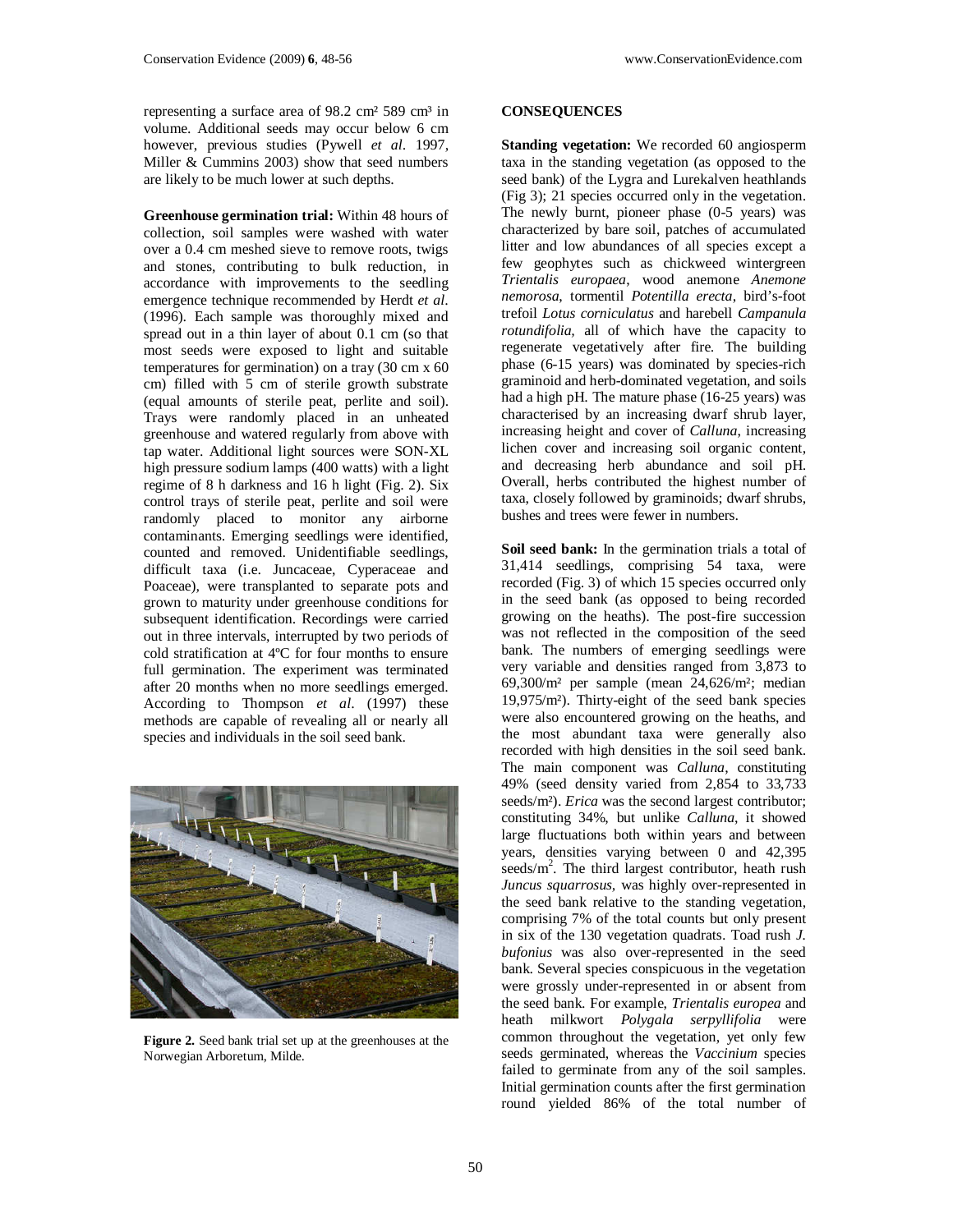germinated seeds succeeding two cold stratifications. New species after the first round of stratification were heath-spotted orchid heath-spotted orchid *Dactylorhiza maculata* and round-leaved sundew *Drosera rotundifolia*, and after the second round, lousewort *Pedicularis sylvatica* and white clover *Trifolium repens*.

**Seed bank and vegetation – species richness and similarity:** Species richness was always higher in the vegetation in comparison to the corresponding seed banks. Species richness of the standing vegetation followed a significant unimodal pattern  $(F_{2,127} = 23.38, p < 0.0001$  and  $F_{2,10} = 10.51, p <$ 0.01), while the corresponding seed bank showed no trend  $(F_{1,128} = 0.4144, p = 0.52$  and  $F_{1,11} =$ 0.4409,  $p = 0.5204$ ) over the course of the post-fire succession. The seed bank represents a rather large and constant proportion of total species richness in this system over time. There was a significant difference in vegetation species richness ( $F_{1,64}$  = -3.2807,  $p < 0.01$ ) between wet and dry habitats, where richness was highest on wet sites, whereas no significant difference  $(F<sub>1,64</sub> = -0.6466, p =$ 0.5202) in seed bank species richness between wet and dry habitats was apparent. The overall similarity of the soil seed bank and the standing vegetation in this heathland system indicated a 68.4% (IS) overall concordance and we see most shared species occurring in the middle of the building phase.

**Abundance of** *Calluna* **in vegetation and seed bank over the post-fire succession:** *Calluna* regained cover in the vegetation quite quickly (Fig. 4a), following a linear trend over time  $(F<sub>1,128</sub> =$ 173.8,  $p < 0.0001$ ), and by the fifth year it was up to c. 40%. *Calluna* vegetation cover was higher on dry sites  $(F_{1,126.48} = 2.22, p < 0.05)$ . *Calluna* in the seed bank, on the other hand, showed a very different pattern, with much higher numbers of *Calluna* seeds germinating from years 0 and 1 after fire compared to the older sites (Fig. 4b). After these two years, densities of *Calluna* seed banks increased linearly with time  $(F_{1,108} = 17.64, p <$ 0.0001) over the remaining course of the succession. *Calluna* seed bank densities were higher in wet sites, but the differences was barely significant overall  $(F_{1,128} = 3.87, p = 0.051)$ . However, when analysed for differences between pairs of wet and dry sites per year removing the effect of the chronosequence *per se,* the pattern is clearly significant (F<sub>2,12</sub> = -3.23, *p* < 0.01).

The other large contributor to the heathland seed bank, *Erica*, did also show a trend of higher germination the two first years proceeding fire, but did not prove significant as seed germination varied greatly within and between years. We found no significant difference in *Erica* germination between wet and dry habitats ( $F_{1,128} = -1.65$ ,  $p = 0.1003$ ).

Despite the high overall similarity between vegetation and seed bank, a few species showed large differences. This was most extreme for Juncaceae*,* which contributed close to 10 % of the seed bank, but only 0.1 % of the vegetation cover. This is consistent with other studies (Chippindale  $\&$ Milton 1934, Williams 1985, Bossuyt & Honnay 2008), and probably reflects the 'weedy' strategies of these species. Our study system is grazed, and it has been argued that grazing can diminish similarity by altering micro-environment conditions or by selective consumption of plants (Bakker & de Vries 1992). However, grazing has also been argued to have the opposite effect by increasing the seed bank and vegetation similarity, by promoting seedling recruitment and establishment of species that are otherwise inhibited by dense plant cover (Kitajima & Tilman 1996).

More species were recorded in dry heath, as also found in similar studies (e.g. Bekker *et al*. 2000), yet we found no difference in seedling diversity between wet and dry sites. Wet heath sites did however have slightly higher seedling densities (see also Legg *et al*. 1992, Pywell *et al*. 1997, Bekker *et al*. 2000), suggesting that seeds in wet soils are better preserved and/or germination is inhibited due to high moisture contents in the soil.

Conclusions drawn from chronosequence studies representing succession, dealing with changes of seed bank and vegetation, depend on the implicit assumptions that history, microclimate, soil conditions, predictable vegetation development and similarities in availability of propagules are similar at all sites (Pickett & McDonnell 1989, Milberg 1995). These assumptions might be difficult to meet in reality. In this study, we sought to minimise these problems by using an area where site management history and vegetation development are very well known and where environment and vegetation is rather similar throughout the study area, and by using replicate sites for each successional stage.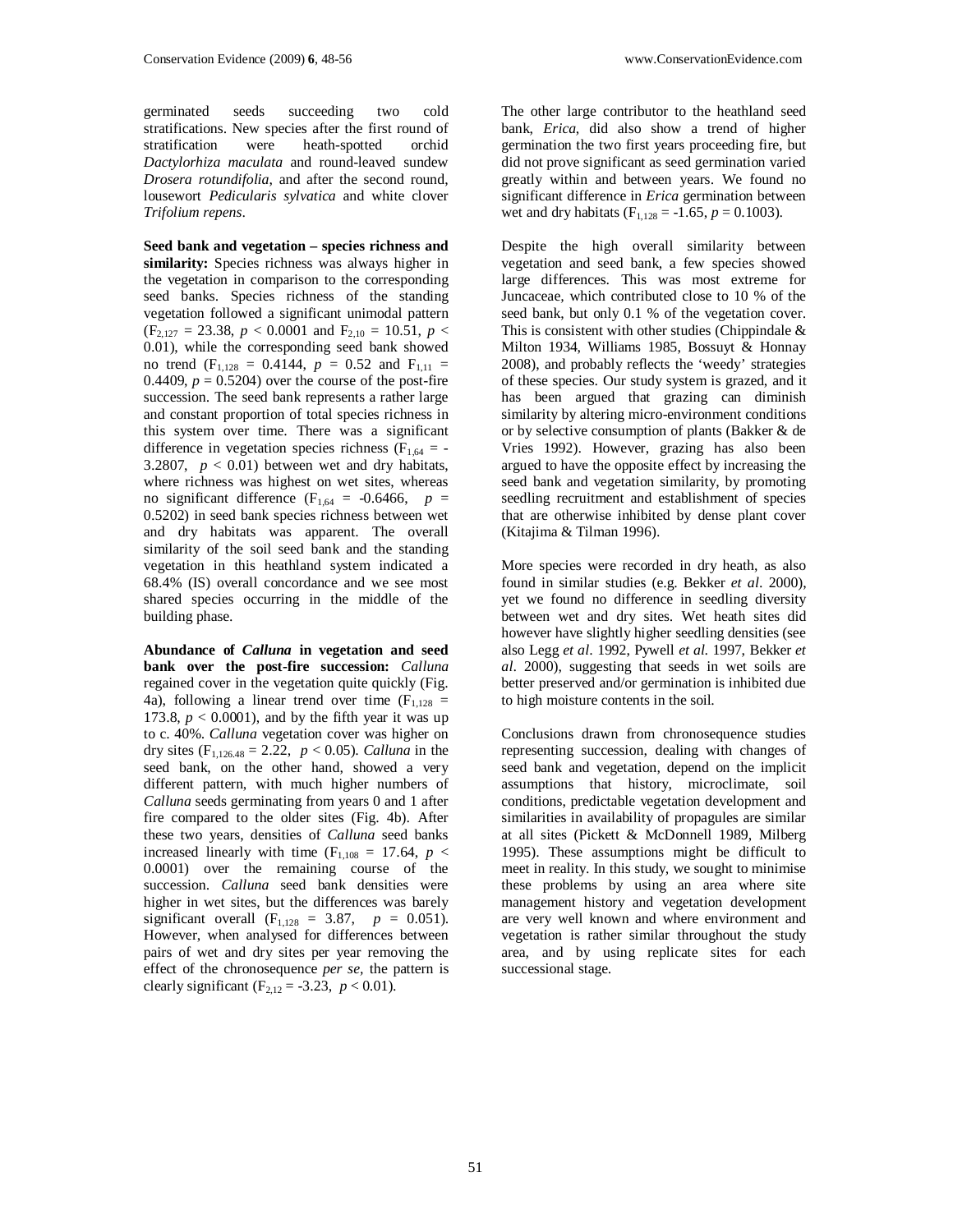

**Figure 3.** The frequency of occurrence of species registered in the 130 sampled quadrats as viable seeds in the soil seed bank (■) and/or in the standing vegetation (□), in the heathlands of Lygra and Lurekalven, managed by traditional heather burning. Dominating (¤) and characteristic heathland species (\*), and characteristic acidic grassland species (^) (Fremstad *et al*. 2001) are indicated.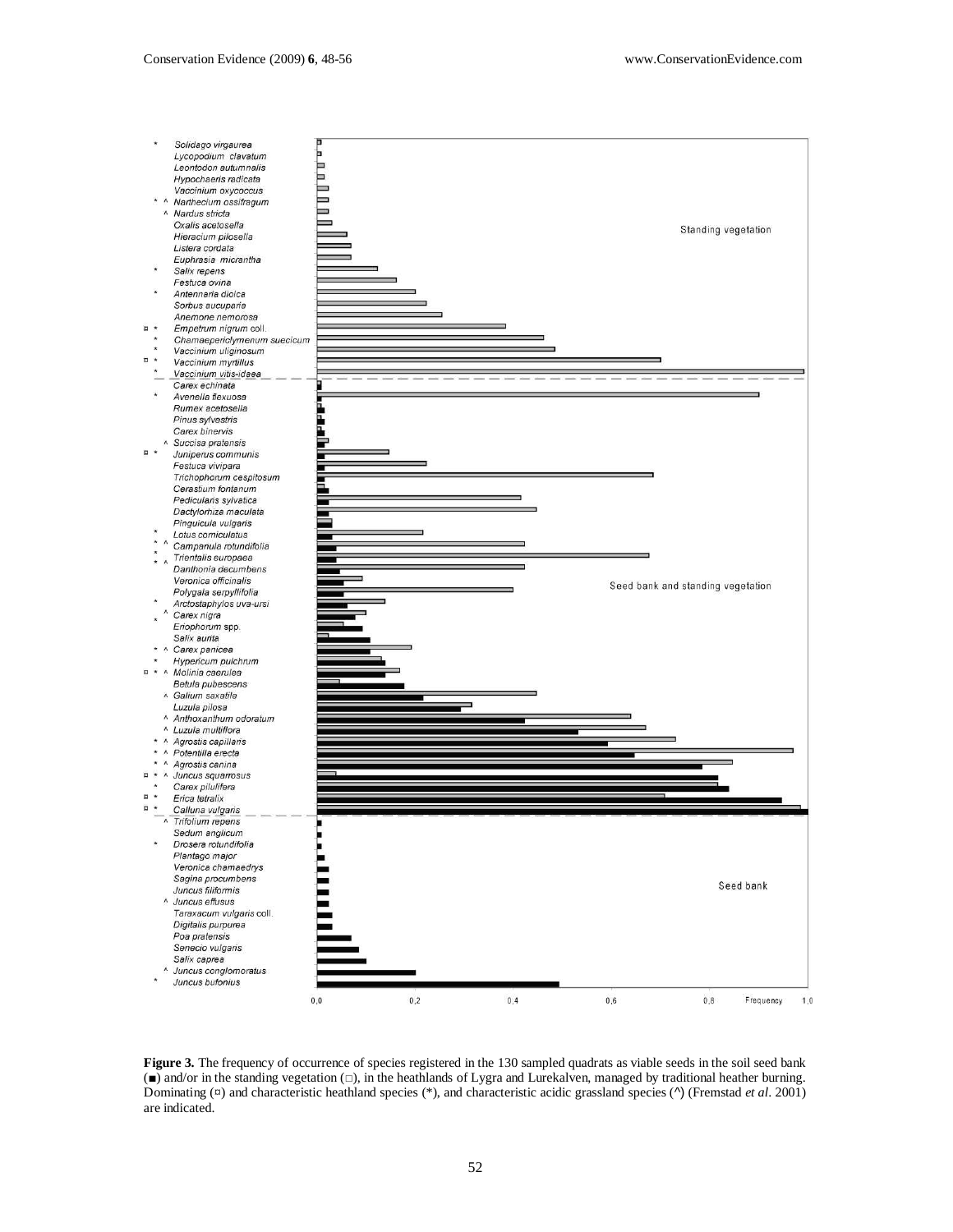**Effects of fire on** *Calluna* **seeds in the soil seed bank:** The seed bank of *Calluna* in *Calluna*dominated heathlands is usually quite large (Nordhagen 1937, Granström 1988) but there may be striking fluctuations in time and space (Mitchell *et al*. 1998). As we explored the germinable (viable) soil seed stores of *Calluna* following prescribed burning we found surprisingly high densities of seeds germinating from the two first years (Fig. 4b). This trend was also seen in *Erica*. This pattern could not have been caused by differences in seed inputs, as all sites were burnt in the same successional stage (mature/degenerate phase), and as seed rain into newly burnt heathlands is minimal (Hobbs & Gimingham 1984). The alternative hypothesis is that *Calluna* and *Erica* seeds in newly-burnt soils germinate more readily than seeds in unburnt soils. Interestingly, Pons (1989) pointed out that the response of *Calluna* and *Erica* seeds to various environmental factors were strikingly similar. Seeds of many species of naturally fire-prone environments have been shown to be adapted to germinate in response to one or more physical cues produced by fire, or to chemical stimuli produced such as via ash, smoke, ethylene, ammonia and nitrogenous substances (Van Staden *et al*. 2000, Willis *et al*. 2003, Flematti *et al*. 2004). The increased germination of these two important heathland plants after fire could therefore give indications of fire-related adaptations. To investigate this, we have initiated two studies testing smoke and ash on fresh *Calluna* seed germination and on soil seed banks (Måren 2009, Måren *et al*. in press).

**Implications for conservation:** The capacity to form persistent seed banks allow plant species to survive episodes of disturbance and destruction, thus the understanding of the role of seed banks is key to many aspects of conservation management and formulation of conservation policies. Our heathland study shows that management by prescribed rotational burning and grazing creates a dependable seed bank for revegetation of bare ground after fire. In well managed heathlands, secondary succession following fire is often short

and *Calluna* recovers dominance after two to four growing seasons, which leaves little time for other species to establish. We found that the species richness in the vegetation and the vegetation-seed bank similarity reached the highest levels in the building phase, around 10 years after burning. This indicates relatively long fire return times in heathlands to achieve maximum plant diversity.

From a management point of view, prescribed burning of heaths is practical in many aspects, i.e. low cost, and not very labour intensive or time consuming. *Calluna* densities of about 12,000 seeds/m<sup>2</sup> contribute to natural recolonisation of bare ground after prescribed burning in northern heathlands, although a density of 40,000 seeds/m² has been suggested as desirable for successful *Calluna* restoration in the UK (Mitchell *et al*. 1998). The seed bank is, however, not the only source of revegetation after events of moderate disturbance. Several heathland species are capable of vegetative resprouting after fire, including *Calluna*. Resprouting may play an important role in vegetation dynamics after fire and should be investigated further, especially as Nilsen *et al*. (2005) found that *Calluna* lack vegetative resprouting in northern regions. We conclude, by the high species diversity of the seed bank and by the densities of emerging seedlings, that the traditional management regime at Lygra and Lurekalven has not depleted or destroyed the seed banks. On the contrary, their sustainability is dependent on continued management.

# **ACKNOWLEDGEMENTS**

We thank Rakel Blaalid, Mons Kvamme and Peter Emil Kaland for field work assistance. Thanks also to Ella Blomsø Ødegård, Christian Mong and staff at the Arboretum at Milde for technical support in the greenhouse trials. Financial support was received from the EECRG Research Group at the University of Bergen, Bergen Myrdyrkingsforenings Fond and Miranda Bødtker og Grolle Olsens Legat.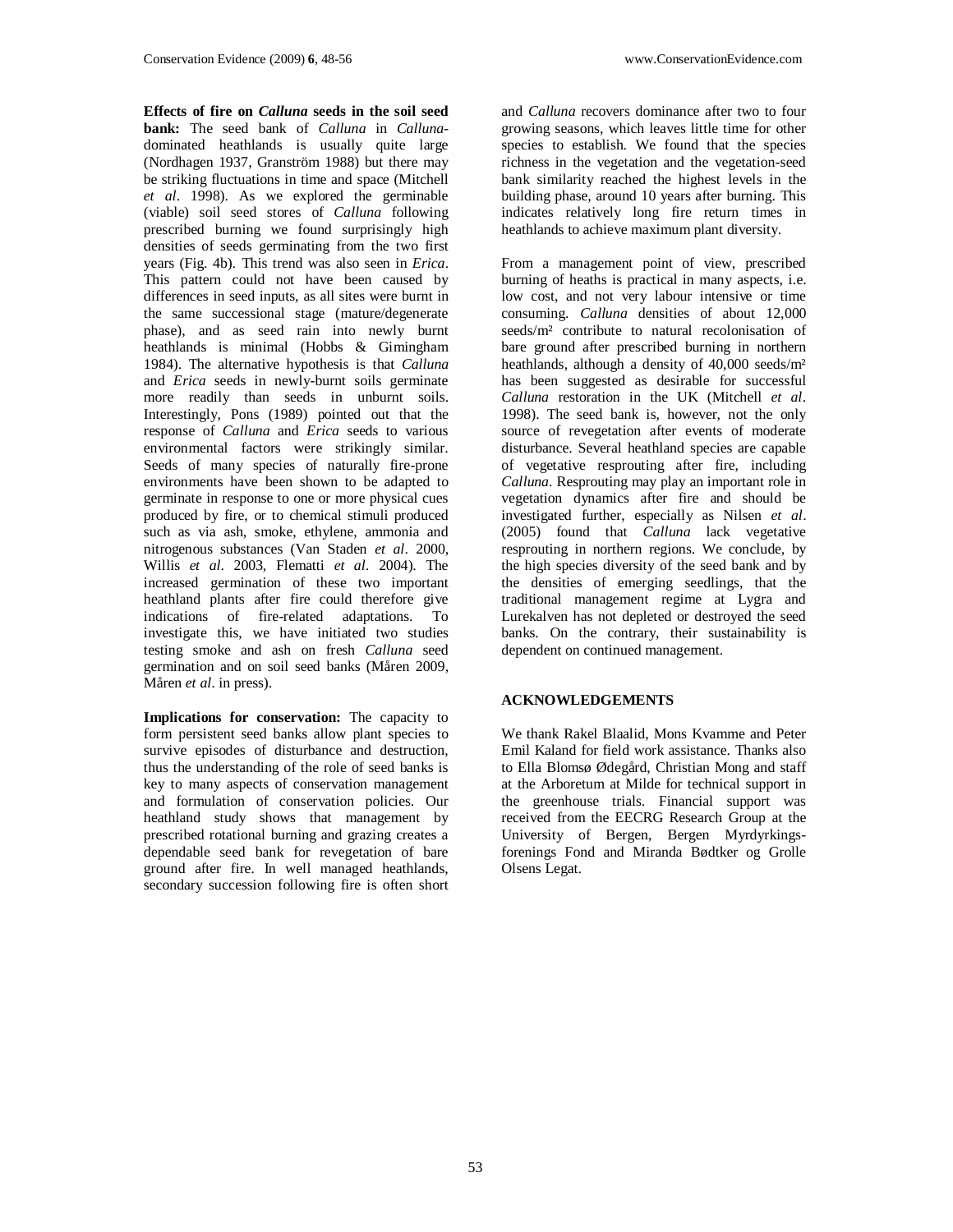

a)



#### b)

**Figure 4.** *Calluna vulgaris* in (a) vegetation and (b) seed bank over the course of the post-fire succession following prescribed burning at Lygra and Lurekalven. The standing vegetation cover quickly increased after fire in a linear fashion, while the germinable *Calluna* seed densities show considerable higher germination in the two first years after fire. Equal letters in the lower figure (b) indicate years not significantly different at the 0.05 level using a Turkey HSD multiple comparisons test.

#### **REFERENCES**

Aarrestad P.A. & Vandvik V. (2000) *Vegetation change in west-Norwegian coastal heathland effects of the management methods fire and sheep grazing in rehabilitation of old heathland on Lurekalven in Hordaland*. NINA Report, 044, pp.1-60, Norway.

Bakker J .P. & de Vries Y. (1992) Germination a d early establishment of lowers alt-marsh species in grazed and mown salt marsh. *Journal of Vegetation Science*, **3**, 247-252.

Bär A. Bräuning A. & Löffler J. (2006) Dendroecology of dwarf shrubs in the high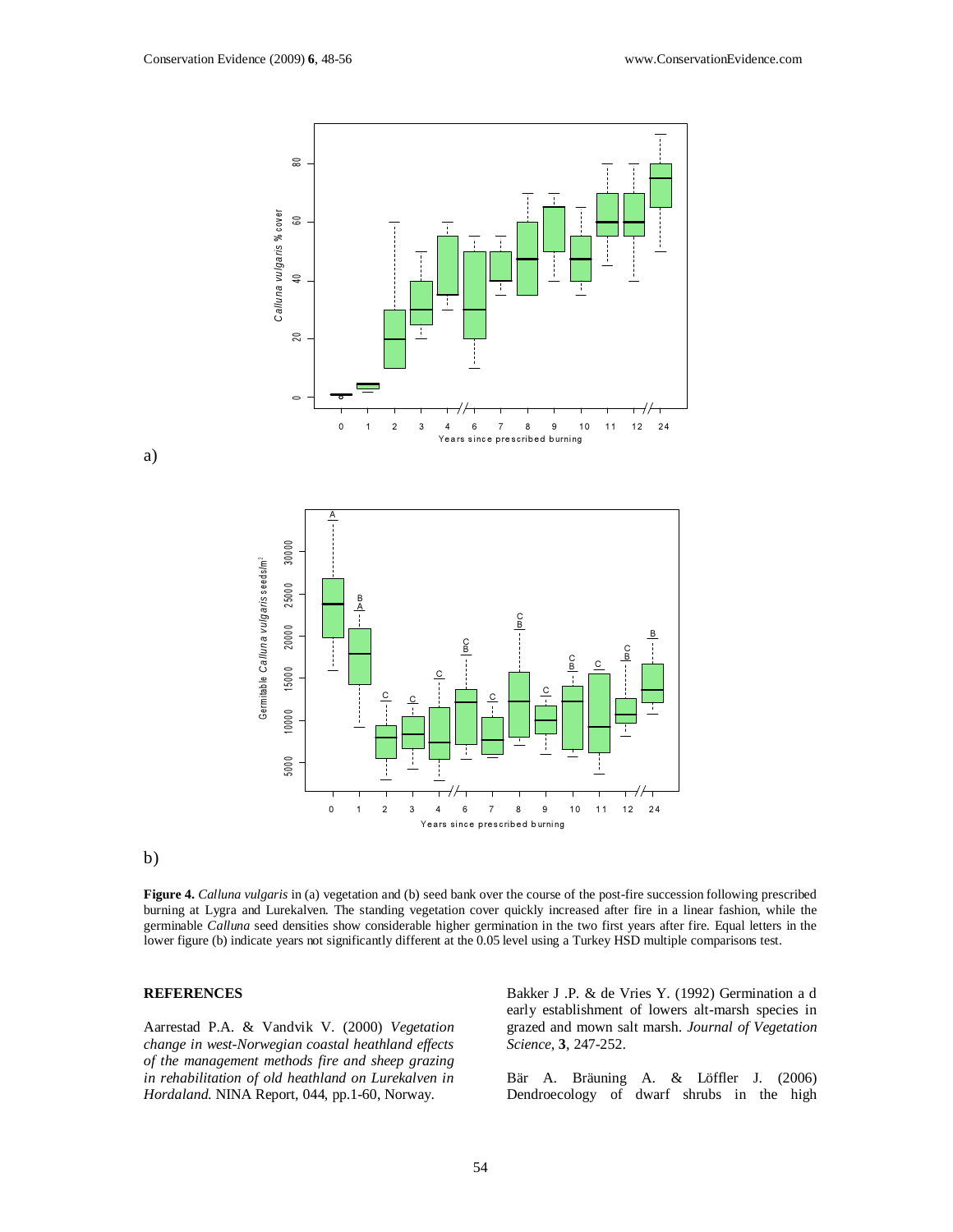mountains of Norway – a methodological approach. *Dendrochronologia*, **24**, 17-27.

Bekker R.M., Verweij G.L., Bakker J.P. & Fresco L.F.M. (2000) Soil seed bank dynamics in hayfield succession. *Journal of Ecology*, **88**, 594-607.

Bossuyt B. & Honnay O. (2008) Can the seed bank be used for ecological restoration? An overview of seed bank characteristics in European communities. *Journal of Vegetation Science*, **19**, 875-884.

Chippindale H.G. & Milton W.E. (1934) On the viable seeds present in the soil beneath pastures. *Journal of Ecology*, **22**, 508-531.

Flematti G. R., Ghisalberti E. L., Dixon K.W. & Trengove R.D. (2004) A compound from smoke that promotes seed germination. *Science*, **305**, 977.

Gimingham C.H. (1972) *Ecology of Heathlands*. Chapman and Hall, London, UK.

Gimingham C.H. (1992) *The lowland heathland management handbook*. English Nature, Peterborough, UK.

Granström A. (1987) Seed viability of fourteen species during five years of storage in a forest soil. *Journal of Ecology*, **75**, 321-331.

Granström A. (1988) Seed banks at six open and afforested heathland sites in southern Sweden. *Journal of Applied Ecology*, **25**, 297-306.

Hester A.J., Gimingham C.H. & Miles J. (1991) Succession from heather moorland to birch woodland. III. Seed availability, germination and early growth. *Journal of Ecology*, **79**, 329-344.

Hobbs R.J. & Gimingham C.H. (1984) Studies on fire in Scottish heathland communities. II. Post-fire vegetation development. *Journal of Ecology*, **72**, 585-610.

Hobbs R.J. & Gimingham C.H. (1987) Vegetation, fire and herbivore interactions in heathland. *Advances in Ecological Research*, **16**, 87-173.

Kaland P.E. (1986) *The origin and management Norwegian coastal heaths as reflected by pollen analysis*. In: Behre K.E. (eds.) *Anthropogenic indicators in pollen analysis*, pp. 19-36. Balkema, Rotterdam, the Netherlands.

Kitajima K. & Tilman, D. (1996) Seed banks and seedling establishment on an experimental productivity gradient. *Oikos*, **76**, 889-391.

Legg C.J., Maltby E. & Proctor M.C.F. (1992) The ecology of severe moorland fire on the North York Moors: seed distribution and seedling establishment of *Calluna vulgaris*. *Journal of Ecology*, **80**, 737- 752.

Lyngheisenteret på Lygra : www.lyngheisenteret.no

Måren I.E. & Vandvik V. (2009) Fire and regeneration: The role of seed banks in the dynamics of northern heathlands. *Journal of Vegetation Science* (in press).

Måren I.E. (2009) *Effects of management on heathland vegetation in Western Norway*. PhD thesis, University of Bergen, Norway.

Måren I.E. & Nilsen L.S. (2007) (Eds.) *Threats, management and conservation of heathlands*. 10th European Heathland Workshop, University of Bergen, Norway.

Meteorologisk Institutt : www.met.no

Meulebrouck K., Ameloot E., Van Assche J.A., Verheyen K., Hermy M. & Baskin C.C. (2008) Germination ecology of the holoparasite *Cuscuta epithymum*. *Seed Science Research*, **18**, 25-34.

Milberg P. (1995) Soil seed bank after eighteen years of succession from grassland to forest. *Oikos*, **72**, 3-13.

Mitchell R.J., Rose R.J. & Palmer S.C.F. (2008) Restoration of Calluna vulgaris on grass-dominated moorlands: the importance of disturbance, grazing and seeding. *Biological Conservation*, **141**, 2100- 2111.

Mitchell R.J., Marrs R.H. & Auld M.H.D. (1998) A comparative study of the seed banks of heathland and successional habitats in Dorset, Southern England. *Journal of Ecology*, **86**, 588-596.

Moen A., Nilsen L., Aasmundsen A. & Oterholm A.I. (2006) Woodland regeneration in a coastal heathland area in central Norway. *Norwegian Journal of Geography*, **60**, 277-294.

Nilsen L.S., Johansen L. & Velle L.G. (2005) Early stages of *Calluna* regeneration after burning of coastal heath in central Norway. *Applied Vegetation Science*, **8**, 57-64.

Nordhagen R. (1937) Studien über die monotypische Gattung *Calluna* Salisb. I. Bergens Museums Aarbog, 1937. *Naturvitenskaplig Rekke*, **4**, 1-55.

Pakeman R.J. & Hay E. (1996) Heathland seed banks under bracken *Pteridium aquilinum* (L)